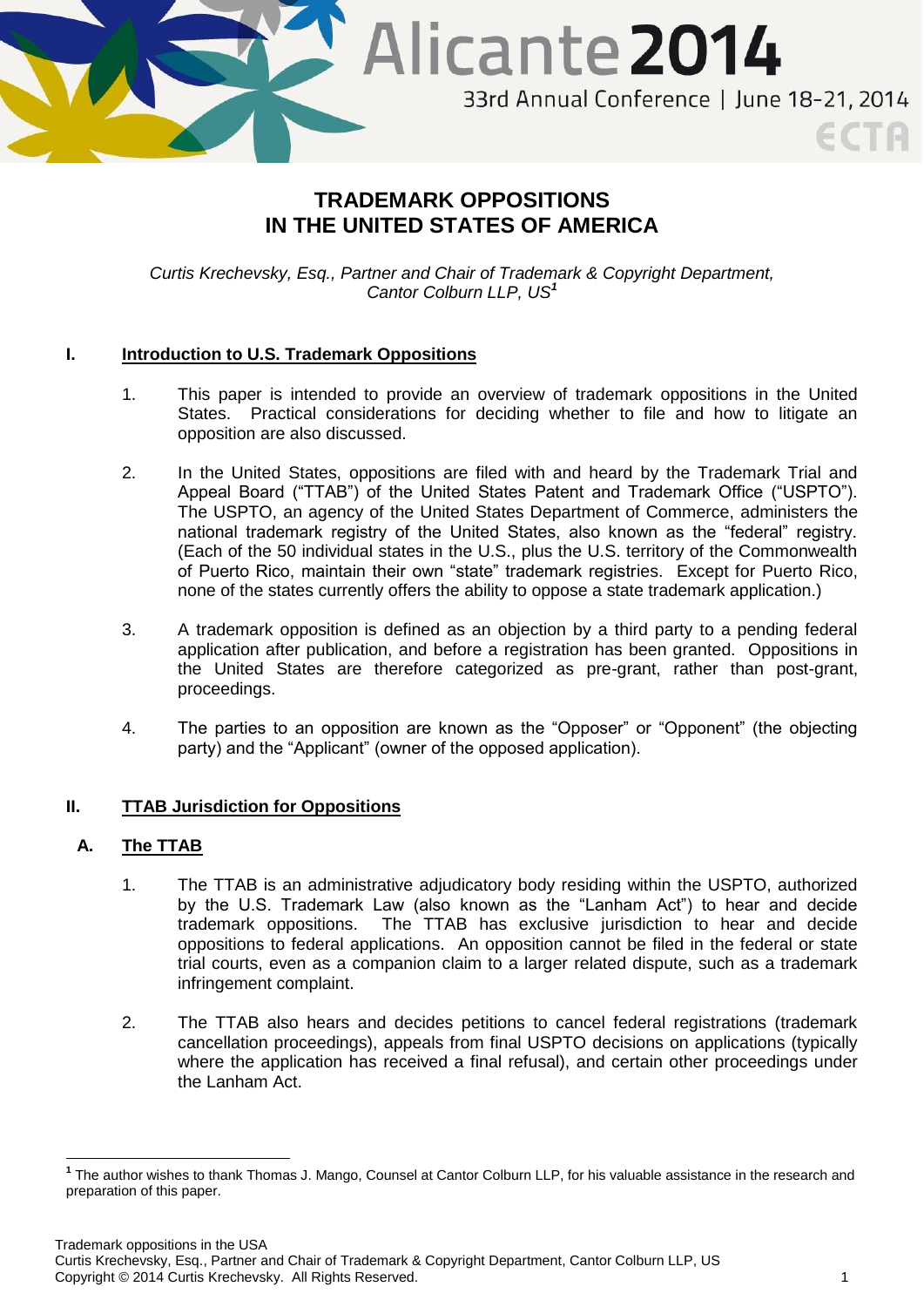

### **B. The TTAB Judges**

- 1. Oppositions are decided by administrative trademark judges. A panel of three judges hears each opposition and issues a written decision (also known as an "opinion"). TTAB decisions are either unanimous or by majority (2-1) vote. Dissenting judges can and occasionally do file their own opinions.
- 2. The administrative judges are very knowledgeable in trademark law, and are appointed by the U.S. Secretary of Commerce, in consultation with the Director of the USPTO. Once appointed the judges serve full-time for the TTAB. Prior to their appointments, judges often have acquired substantial trademark experience in private practice, at the USPTO, or in academia.
- 3. As of March 2014, the TTAB had 21 sitting judges.

### **III. Time Period to Oppose and Extensions of Time**

### **A. Publication for Opposition**

- 1. Applications are published for opposition in the weekly USPTO Trademark Gazette, available electronically or for download via the USPTO website.
- 2. Once the USPTO publishes an application for opposition, a potential Opposer initially has thirty (30) calendar days within which to file a Notice of Opposition, or a request to extend the time to file a Notice of Opposition.

### **B. Extensions of Time to Oppose**

- 1. The United States permits extensions of time to oppose published applications.
- 2. The initial thirty (30) day opposition period may be extended if the potential Opposer files an extension request with the TTAB.
- 3. However, note that any request for extension of time is communicated by the TTAB to the Applicant or Applicant's designated representative by the TTAB. Thus even requesting an extension of time puts the Applicant on notice that the potential Opposer has some concerns about the application.
- 4. Without needing to contact Applicant or to obtain Applicant's consent, the potential Opposer may extend the opposition deadline for a total of ninety (90) additional days, yielding a total opposition period of one hundred twenty (120) days from the date of publication.
- 5. The potential Opposer may file a request for a thirty (30) day extension as a matter of right (without cause and without Applicant's consent).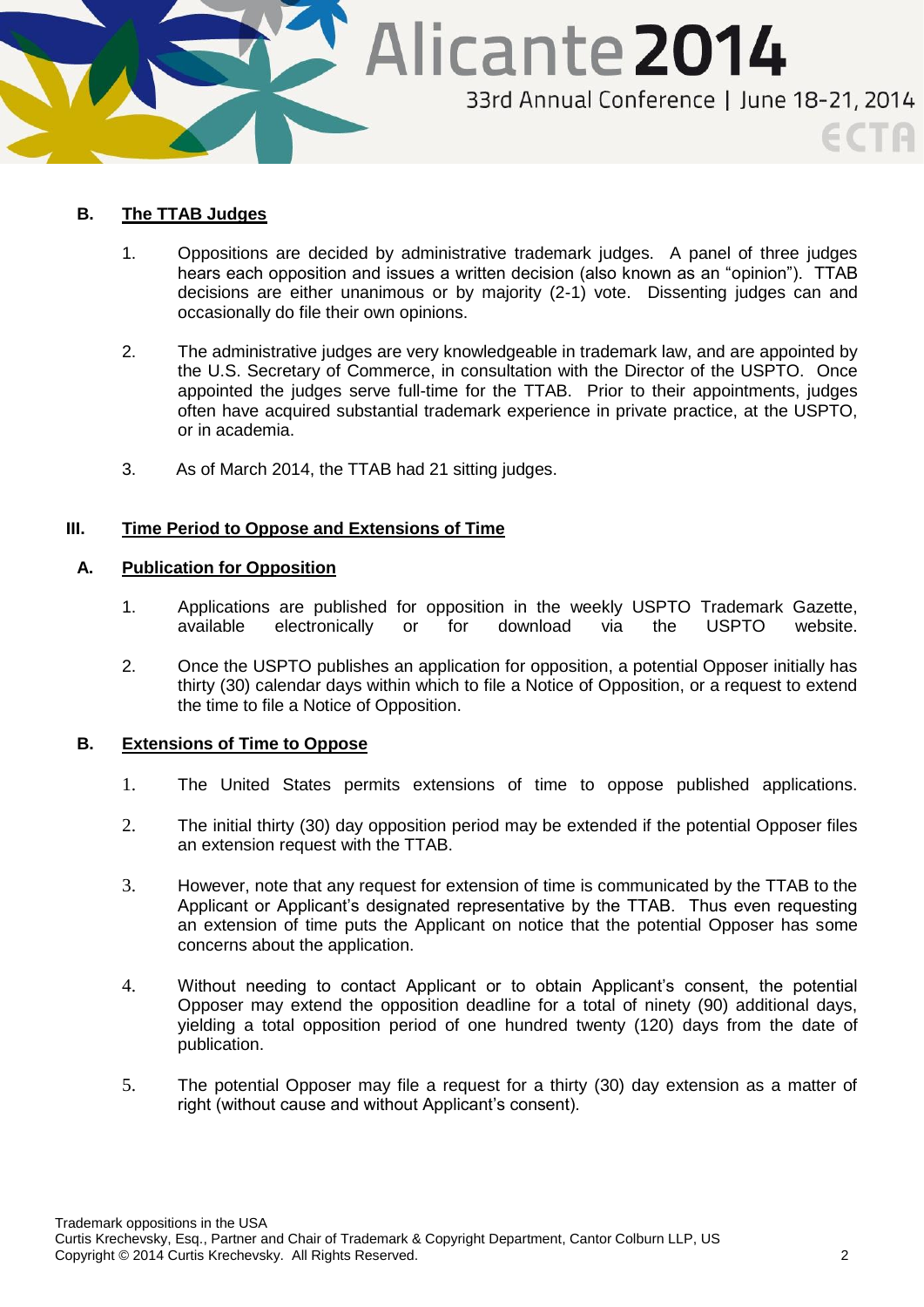

- 6. If necessary or desired, the potential Opposer may then file a second request for an additional sixty (60) day extension, again without Applicant's consent, but this time showing some basis for "cause" for the additional extension request (for example, the potential Opposer's need to further investigate the matter, to confer with counsel, or to engage or continue in settlement discussions).
- 7. Alternatively, Opposer may file a single extension request, within the initial thirty (30) day period, without Applicant's consent, but showing a basis for cause, for a ninety (90) day extension.
- 8. Once the potential Opposer has obtained extensions of time totaling ninety (90) days, Opposer can only extend the opposition deadline with Applicant's consent absent extraordinary circumstances. The TTAB normally permits only one final consented-to extension, for a period of sixty (60) additional days.

# **C. TTAB Deadlines That Do Not Fall on Normal Business Days**

1. An opposition deadline (or any other deadline in an opposition proceeding) that does not fall on a normal business day (Monday through Friday), or that falls on a national public holiday, a local public holiday in Virginia if the USPTO is closed for that holiday, or on any other officially excluded days (for example when the USPTO is closed due to inclement weather), may be met by the appropriate action on the next business day.

### **IV. Possible Issues and Strategies Between Publication and the Opposition Deadline**

### **A. The United States is a First-To-Use Jurisdiction**

- 1. The United States is a first-to-use jurisdiction. Thus, use-based trademark rights (also known as "common law" trademarks) are valid and enforceable if the use occurs within the United States. While use-based rights are limited territorially to where the trademark owner can demonstrate substantial and continuous commercial use, plus a reasonable zone of territorial expansion, the geographic scope of common law rights tends not to matter much for oppositions. Oppositions can be based purely on senior common law trademark rights. Owning a prior federal application or trademark registration is not required.
- 2. When considering the priority of two trademarks, an earlier use date prevails over a later filing date.
- 3. But where an application has been filed on the basis of Lanham Act Section 1(b) (Intent-To-Use), Section 44(e) (national registration), or Section 66(a) (Madrid Protocol), and applicant's use has not yet commenced in the United States, Applicant's earlier filing date (also known as Applicant's "constructive use date") will prevail against an Opposer who begins use after the filing date, even though the Opposer's use may occur before Applicant's actual date of first use of the mark in the United States.
- 4. This also means that a potential Opposer needs to be very careful to assure itself that it has senior rights before filing an opposition or even extending the time to oppose.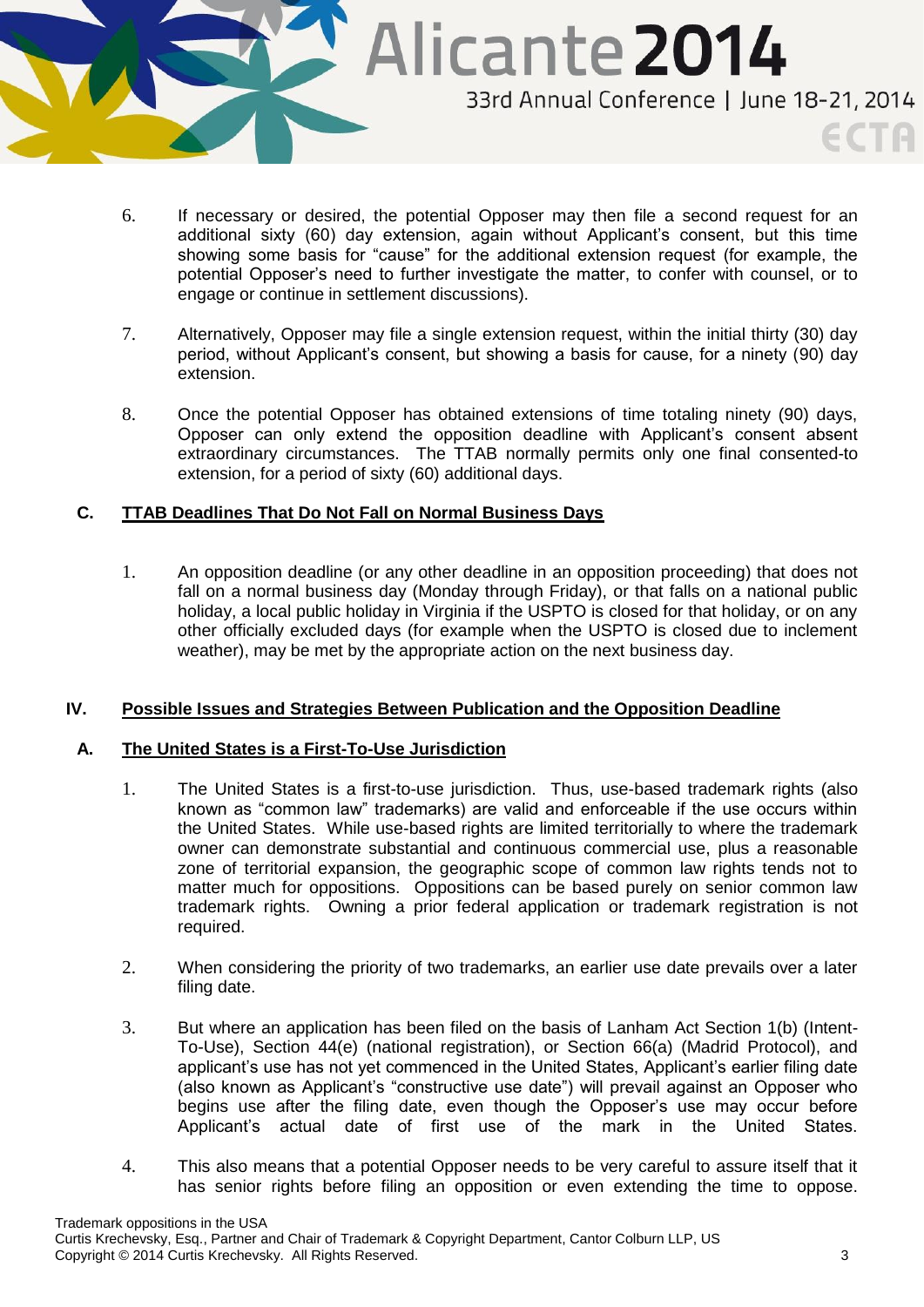

### **B. Investigation of Applicant and the Application File**

- 1. During the thirty (30) days between publication and the filing of even one extension of time to oppose, the potential Opposer is often well-advised to investigate the Applicant, the possible use of the mark in the application, any seniority of rights issues, and the history of the prosecution of the application, including whether any of the potential Opposer's marks were cited by the USPTO against the application, and if so, what arguments Applicant made to overcome the citations and achieve publication.
- 2. Applicant's history in other applications, and opposition and cancellation proceedings, is also readily available from the USPTO and TTAB websites, including (typically) all of the pleadings and documents. If Applicant is represented by counsel, then in addition to any website that counsel's firm maintains, the USPTO and TTAB records can be searched to see what other applications or TTAB proceedings counsel has been involved with, what arguments were made, and what outcomes obtained.
- 3. In addition, it is often worthwhile to investigate Applicant's overall business and its apparent legal and financial resources, to determine how important the mark in the application appears to be to Applicant, and to gauge Applicant's willingness and ability to defend against an opposition.
- 4. Beyond any investigation that the potential Opposer or its counsel may conduct, consideration should be given to utilizing an outside investigator, particularly if evidence of Applicant's use or non-use of the mark, or information on Applicant's financial condition, are difficult to obtain through self-action.

### **C. Demand Letter**

- 1. During the time between publication and either the expiration of the opposition deadline or the filing of a Notice of Opposition, the potential Opposer should consider whether to send a demand letter to Applicant stating Opposer's concerns about the application and what steps would resolve those concerns (for example, withdrawal/abandonment of the application, undertaking not to use the mark, or more limited changes to the application).
- 2. The opposition deadlines can be used to pressure Applicant for a response to the demand letter or, if a settlement has been reached, then to move forward quickly with the preparation and execution of an agreement.
- 3. Preparing and sending a demand letter is usually less costly than preparing and filing a Notice of Opposition. Therefore, if Opposer is able to accomplish its goals (for example, abandonment or amendment of the application) with a letter, then sending a letter at this time is a cost-effective approach.
- 4. However, sending a demand letter can escalate the seriousness of the dispute, even to the point of Applicant filing court litigation to "pre-empt" a possible trademark infringement claim. Moreover, sending a demand letter threatening an opposition is not generally advisable if the potential Opponent is not willing to follow through and make good on the threat.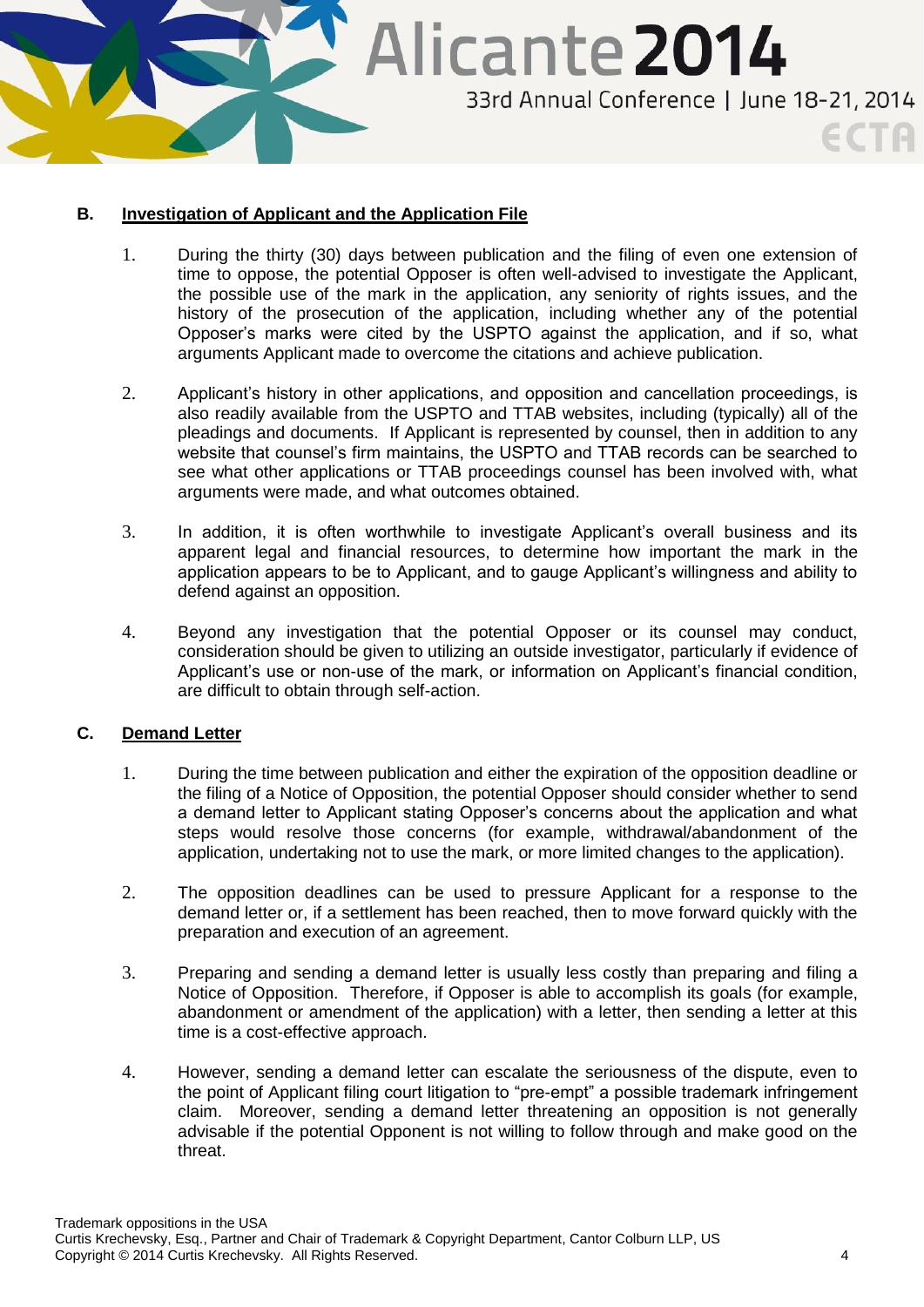

- 5. Consider also whether there is any history of past collaboration or conflict between Applicant and the potential Opposer, and whether a "business-to-business" communication channel exists or could be established to reach a settlement even if Applicant's counsel proves to be difficult.
- 6. This is also the best time to carefully assess the validity and strength of the rights on which the potential Opposer would rely if an opposition must be filed. For example, issues to be considered could include:
	- a. Possible vulnerability of Opposers rights to partial or complete cancellation for nonuse (abandonment).
	- b. Possible vulnerability of Opposer's rights to cancellation due to improper licensing ("naked license") or improper assignments or other chain of title defects.
	- c. Possible infirmities in Opposer's marks, such as descriptiveness / genericness issues, deceptiveness, geographic descriptiveness or deceptiveness, etc.
	- d. Other irregularities in the filing and prosecution of Opposer's federal applications and/or filings to maintain/renew federal registrations.
	- e. Opposer's prior knowledge of or acquiescence to Applicant's use and/or applications for the same or similar marks.

### **V. Commencing the Opposition**

### **A. The Notice of Opposition**

- 1. An opposition is commenced by filing a written "Notice of Opposition" with the TTAB.
- 2. The Notice of Opposition uses similar format, structure, and language to a trademark infringement complaint filed in a federal court. Indeed, many of the TTAB rules that govern opposition proceedings are lifted directly from the comparable procedural rules governing federal court litigation.
- 3. Although a Notice of Opposition can be as lengthy as the Opponent wishes, all that is necessary is a short and plain statement identifying the parties, the opposed application, the marks or other reasons on which the opposition is based, and a request that the TTAB sustain the opposition and refuse registration to the application.
- 4. The TTAB now permits (and indeed encourages) oppositions to be filed electronically via the TTAB's portion of the USPTO website. Note: Oppositions against applications based on extensions of protection under the Madrid Protocol (or requests for extensions of time to oppose such applications) must be filed electronically.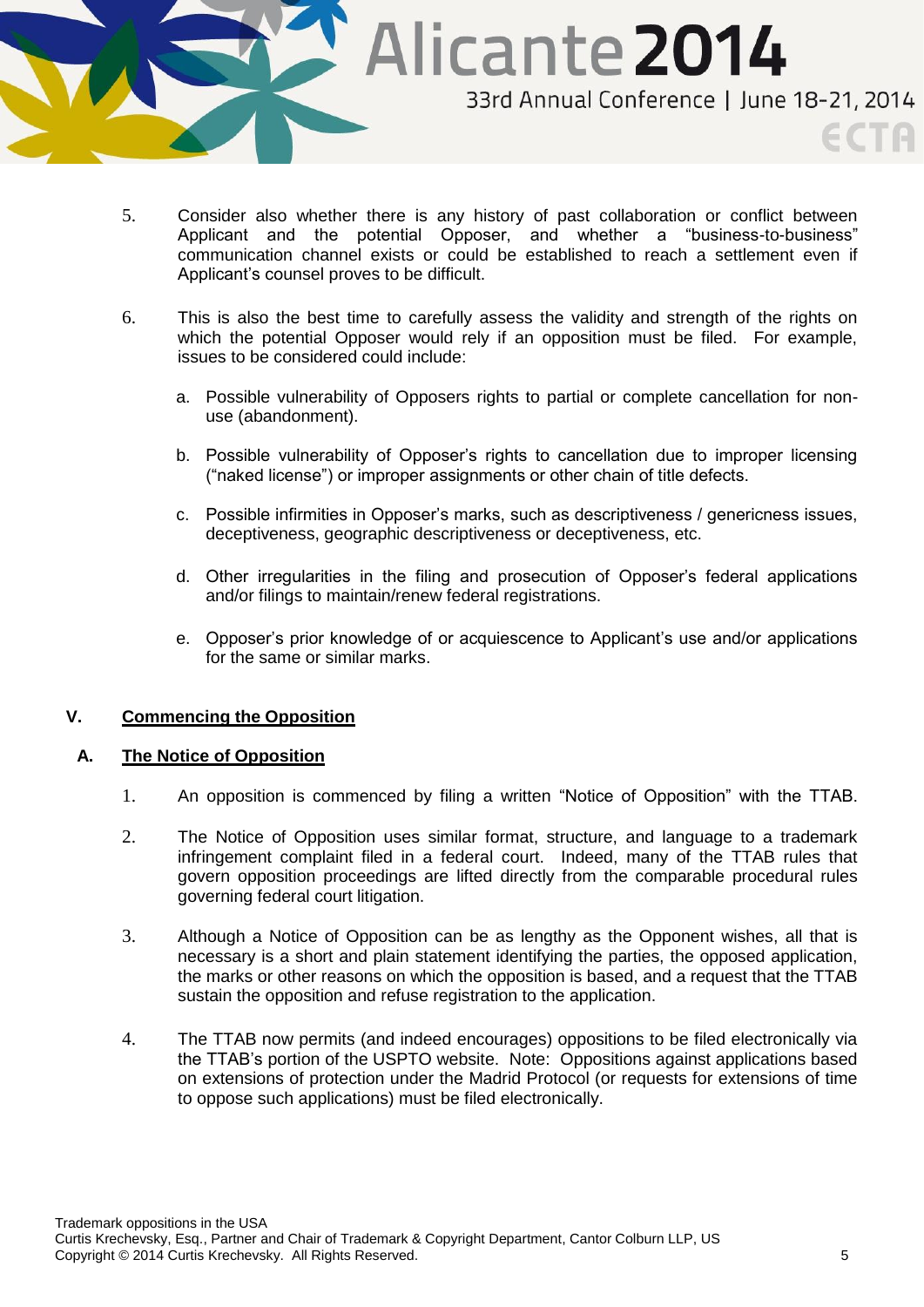

- 5. An opposition can be filed against all or some of the goods and services covered by the application.
- 6. Unlike the opposition procedure in some other jurisdictions, the Opponent can file a single Notice of Opposition against multiple published applications by the same Applicant if the same mark is involved and if the issues as to each application are identical to or substantially overlap with the issues for the other applications.
- 7. Opponent can also base its opposition on multiple federal trademark registrations and applications, as well as on any common law rights or other grounds Opponent may have.
- 8. Although unusual, a joint opposition (a single opposition with two or more Opposers) can also be filed in appropriate circumstances.

### **B. Federal Applications That Can be Opposed**

- 1. An opposition is available against applications published by the USPTO for registration on the Lanham Act's Principal Register (the main register where most federal trademark applications and registrations reside).
- 2. If the application is filed for (or later amended to) the Lanham Act's Supplemental Register, then a Petition to Cancel must be filed with the TTAB after the Supplemental Registration has been granted. Although a detailed discussion of the differences between the Principal and Supplemental Registers is beyond the scope of this paper, in general marks on the Supplemental Register are considered descriptive and are deemed to be only capable of functioning as a trademark at some point in the future. For this reason, oppositions against applications for the Supplemental Register are not permitted. (There have been calls to allow for oppositions against Supplemental Register applications, or to do away with the Supplemental Register altogether, but for now the Supplemental Register remains.)
- 3. Oppositions can be filed against use-based applications under Lanham Act Section 1(a), or applications filed on an Intent-To-Use basis under Lanham Act Section 1(b).
- 4. If the opposition is to be filed against an Intent-To-Use application, then Opposer should first try to determine whether Applicant is also using the mark (filing an application on an Intent-To-Use basis is permitted even where use of the mark in the U.S. has already begun). If Applicant has established actual use, but such use is junior to Opposer's rights, then Opposer may also consider a lawsuit for infringement. Applicant's use information may also provide some guidance to Opposer as to how invested Applicant is with the application and the likelihood that Applicant will defend against the opposition.
- 5. Oppositions can also be filed against applications based on Lanham Act Section 44(e), which implements Paris Convention provisions allowing applications based on a national registration in the Applicant's home country.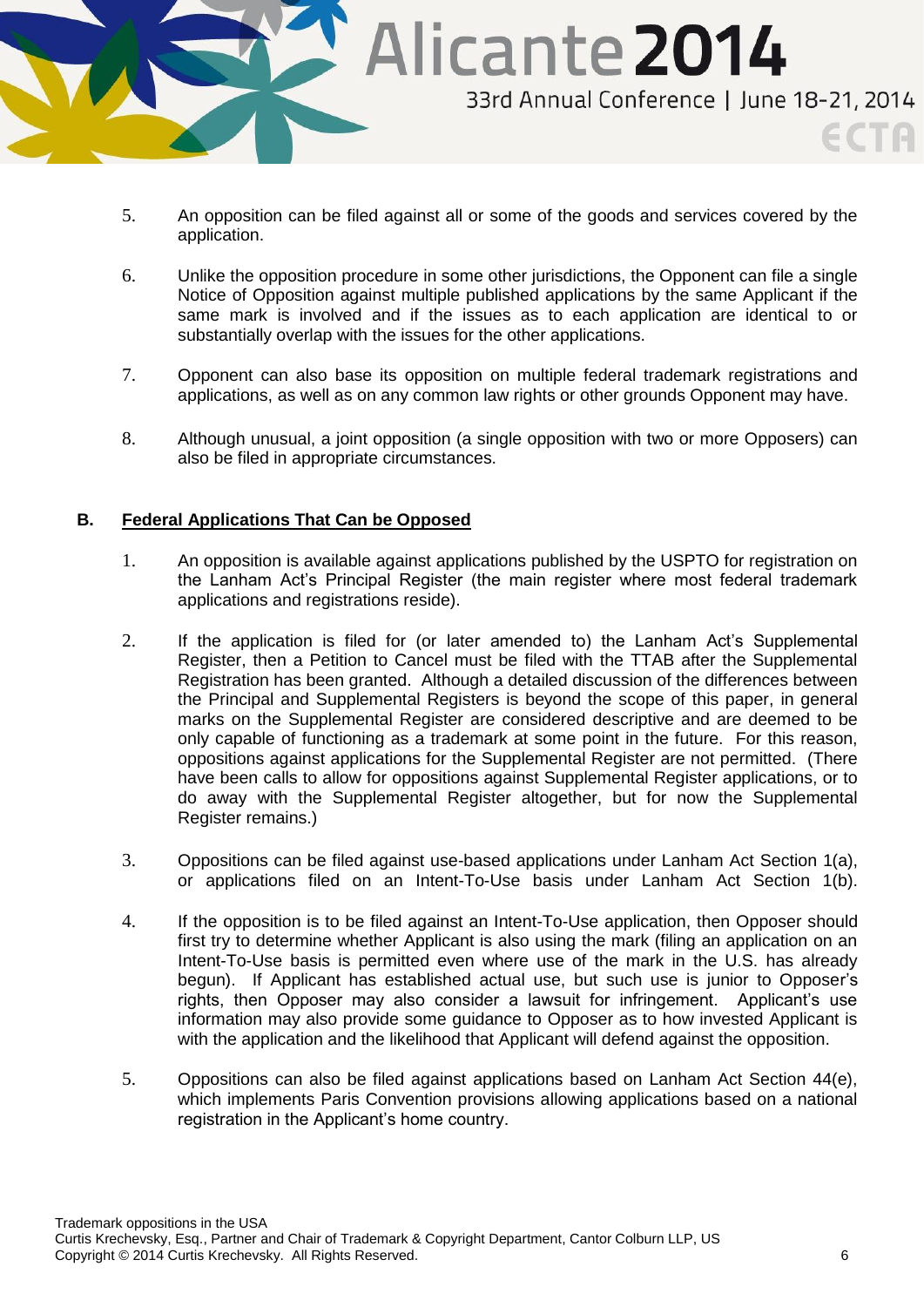

6. Oppositions can also be filed against applications based on extensions of protection to the United States under the Madrid Protocol (Section 66(a) applications). Note that the United States is only a member of the Madrid Protocol, not the original Madrid Agreement.

### **VI. Other Issues for the Notice of Opposition**

### **A. Standing**

- 1. Opposer must have standing to oppose.
- 2. Standing extends to any "person" (which includes corporations, other business entities, and associations) who believes that he, she, or it will be damaged by the registration of the application.
- 3. The TTAB is generally liberal in finding standing to oppose.

### **B. Grounds**

The following are the most typical grounds asserted in U.S. oppositions. Note that USPTO examiners can also raise most of these as objections to the application during substantive examination. For example, the USPTO examines applications for conflicts with prior federal applications or registrations.

- 1. Immoral or scandalous matter Lanham Act Section 2(a)
- 2. Deceptiveness Lanham Act Section 2(a)
- 3. False suggestion of a connection Lanham Act Section 2(a)
- 4. Geographic indication which, if used on or in connection with wine or spirits, identifies a place other than the origin of the goods – Uruguay Round Agreements Act ("UGAA") Section 2(9)
- 5. The mark consists of or comprises the flag or coat of arms or other insignia of the United States, or of any State or municipality, or of any foreign nation, or any simulation thereof – Lanham Act Section 2(b)
- 6. The mark consists of or comprises a name, portrait, or signature of a living individual without written consent, or the name, portrait, or signature of a deceased U.S. President without the written consent of the surviving spouse – Lanham Act section 2(c)
- 7. Priority of rights and likelihood of confusion Lanham Act Section 2(d)
- 8. The mark is merely descriptive  $-$  Lanham Act Section 2(e)(1)
- 9. The mark is deceptively misdescriptive Lanham Act Section 2(e)(1)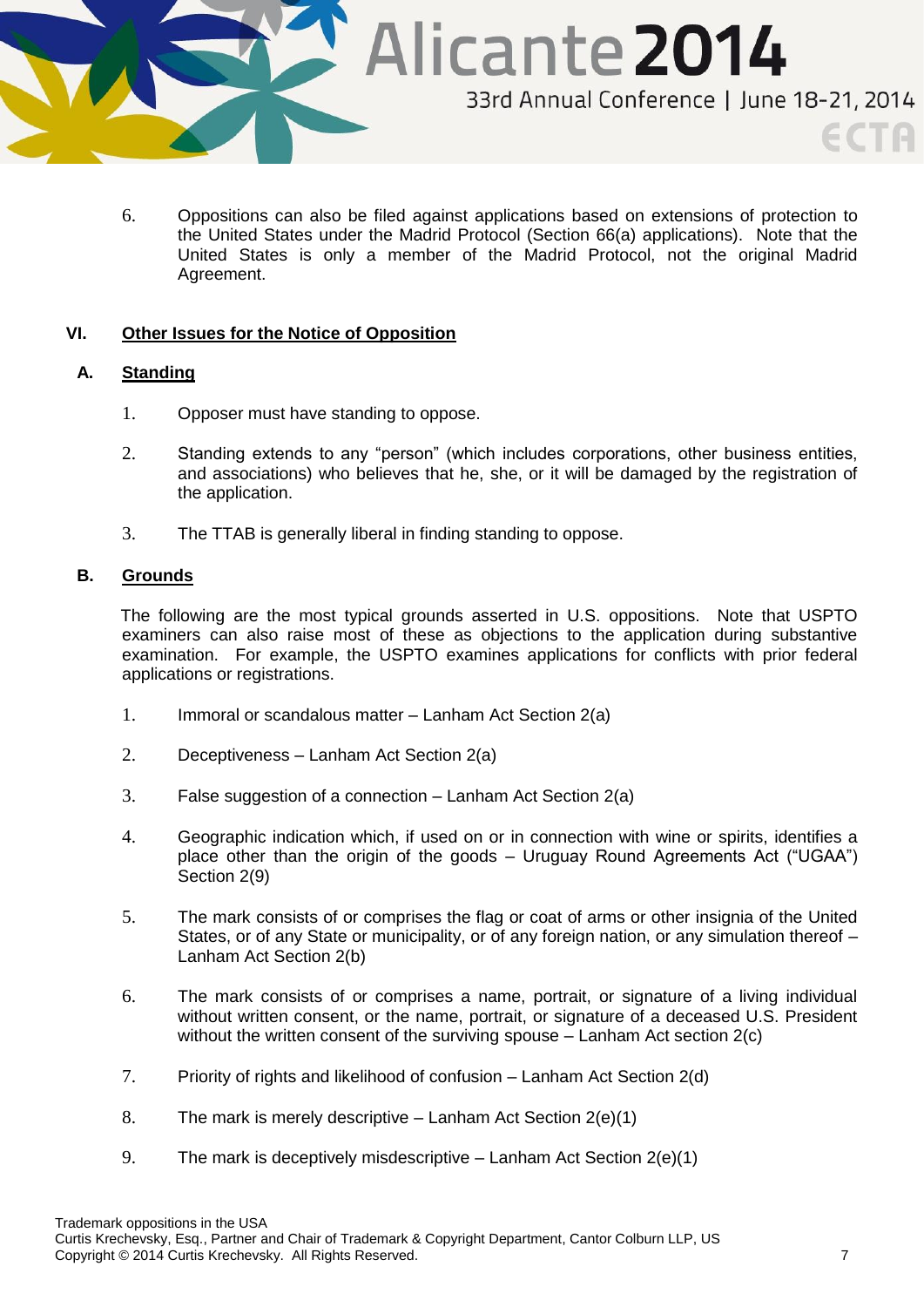

- 10. The mark is primarily geographically descriptive Lanham Act Section 2(e)(2)
- 11. The mark is primarily geographically deceptively misdescriptive Lanham Act Section 2(e)(3)
- 12. The mark is primarily merely a surname Lanham Act Section 2(e)(4)
- 13. The mark comprises matter that, as a whole, is functional Lanham Act Section 2(e)(5)
- 14. The mark is likely to cause trademark dilution Lanham Act Section 43(c)
- 15. The Applicant has committed fraud on the USPTO *In re Bose Corporation*, 580 F.3d 1240, 91 USPQ2d 1938 (Fed. Cir. 2009)
- 16. Genericness Lanham Act Section 23

#### **C. Amendment of the Notice of Opposition**

- 1. With the exception of oppositions against Madrid Protocol applications, Opposer can amend the Notice of Opposition after filing to include additional grounds on which the opposition may be granted.
- 2. Opposer may amend the Notice of Opposition once as of right after filing and before Applicant answers or otherwise responds to the opposition.
- 3. Opposer can amend the Notice of Opposition thereafter by consent/stipulation of the parties or upon a Motion to Amend filed with and granted by the TTAB.
- 4. Note, however, that oppositions against Madrid Protocol Extensions of Protection (Section 66(a) applications) cannot be amended after filing.

#### **D. Costs and Fees to File an Opposition**

1. In addition to the attorneys' fees, the USPTO/TTAB fee for filing an opposition is US\$300.00 per class of the application opposed.

### **E. Burden of Proof**

1. Opposer has the burden of proof (on a more-likely-than-not, "preponderance of the evidence" standard) to support the allegations in the Notice of Opposition and demonstrate that the TTAB should sustain the opposition.

### **F. Opposition Against a Section 66(a) Application**

1. As noted earlier, an opposition against a Section 66(a) (Madrid Protocol) application must be filed electronically, rather than by paper submission.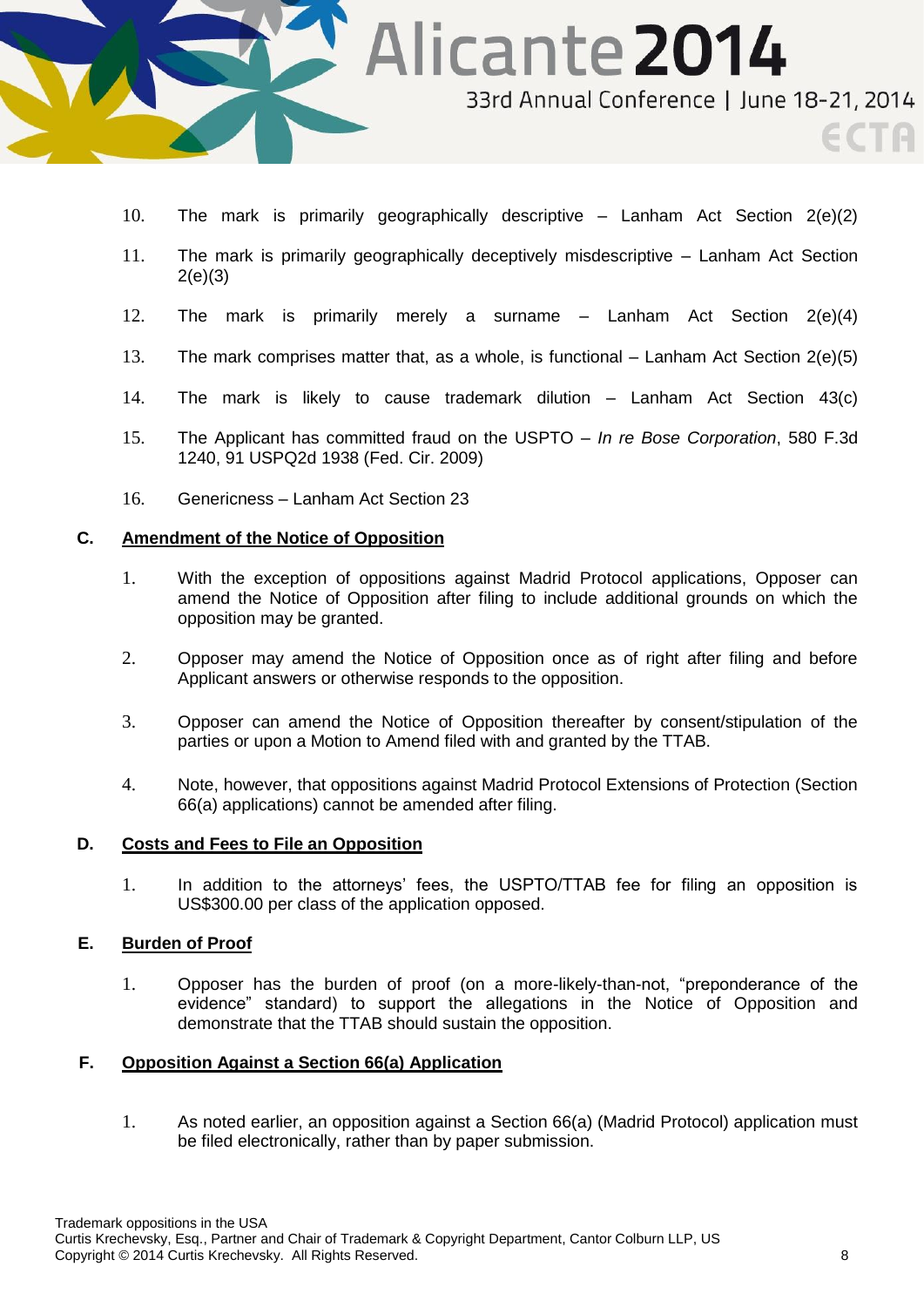

2. Once an opposition against a Section 66(a) application is filed, the Notice of Opposition may not be amended to change or add to the grounds for opposition, or to add to the goods or services opposed. (A Notice of Opposition against other types of applications may be amended in these ways.)

### **VII. Effect of the Opposition on the Application**

- 1. Even if the opposition is unsuccessful or is later withdrawn, the filing of a Notice of Opposition will delay the grant of a registration to Applicant.
- 2. A fully-litigated opposition proceeding to a decision on the merits (from the date a Notice of Opposition is filed to a decision by the TTAB) may take eighteen months to two years to complete. This is a significant delay to registration of the application.
- 3. The TTAB's procedural rules were modified in 2007 to more closely parallel the procedures applicable to federal district court litigation. Therefore, fully-litigating an opposition proceeding to a decision on the merits before the TTAB is an expensive and time-consuming undertaking for both Opposer and Applicant, with costs and attorneys' fees also similar to court litigation.

### **VIII. Remedies at the TTAB**

- 1. Remedies at the TTAB are limited to whether the opposition will be sustained (granted) or denied (rejected). If the opposition is sustained, then the application is refused, and the application becomes abandoned (assuming no appeal is taken). If the opposition is denied, then the application will be allowed to register (again assuming no appeal is taken). Occasionally oppositions are sustained in part or denied in part.
- 2. No injunctive relief can be granted by the TTAB.
- 3. Money damages, other monetary compensation, and injunctions are not available at the TTAB.
- 4. The TTAB cannot award costs or attorneys' fees to either Opposer or Applicant. Each party must bear its own costs and fees.
- 5. If the Opposer has a claim for trademark infringement based on use of the mark, then a lawsuit for trademark infringement must be filed in federal or state court seeking money damages and, if desired, injunctive relief.

# **IX. Answer**

### **A. Time to Answer**

1. Immediately upon the filing of an opposition, the TTAB issues a Scheduling Order that governs the entire schedule of the proceeding through trial to a decision on the merits.

Trademark oppositions in the USA Curtis Krechevsky, Esq., Partner and Chair of Trademark & Copyright Department, Cantor Colburn LLP, US Copyright © 2014 Curtis Krechevsky. All Rights Reserved. 9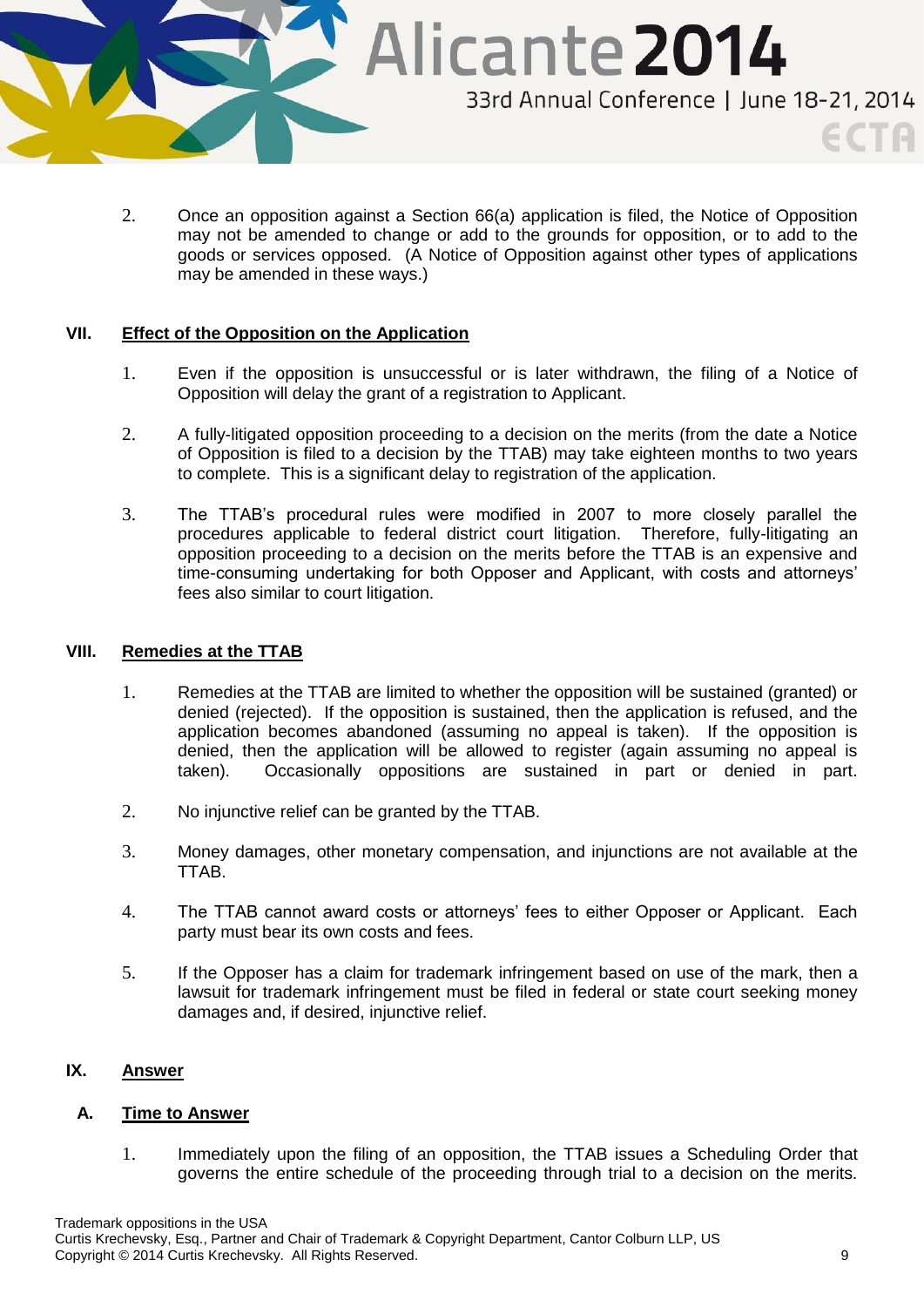

- 2. The Scheduling Order includes a deadline for Applicant to file its Answer to the opposition.
- 3. Applicant has forty (40) days from the filing of the opposition in which to answer the Notice of Opposition. This deadline can be extended upon Applicant's motion with or without Opposer's consent, and subsequent TTAB order.
- 4. If Applicant does not answer, then the TTAB will issue a Notice of Default allowing Applicant thirty (30) days to show cause as to why it did not answer. Such cause must be a legitimate reason for missing the deadline.
- 5. If Applicant fails to respond to the Notice of Default, then the TTAB will issue a Default Judgment sustaining the opposition and refusing the registration of the opposed application(s).

### **B. Contents of Answer**

- 1. In the Answer, Applicant must admit or deny each of the allegations in the Notice of Opposition, based on Applicant's own knowledge of the factual background to the opposition. If Applicant is without sufficient knowledge to be able to admit or deny the allegation, then Applicant must so state and deny the allegation.
- 2. Applicant should raise any available Affirmative Defenses in the Answer. Such defenses may include, for example, Opposer's failure to state a claim, acquiescence, or laches. Applicant bears the burden of proof on its Affirmative Defenses.
- 3. If counterclaims are appropriate, then Applicant may raise counterclaims in the Answer. Where the opposition is based on one or more of Opposer's federal registrations, a typical counterclaim would seek cancellation of the registration(s) on any available grounds, such as abandonment for non-use, fraud, or priority and likelihood of confusion. Applicant bears the burden of proof on its counterclaims.

### **X. Discovery Conference**

### **A. TTAB Requirements**

- 1. The TTAB Scheduling Order requires the parties to hold a Discovery Conference within thirty (30) days after Applicant files its Answer. The Discovery Conference can be held in person, by telephone, or (by mutual consent) by email.
- 2. At the Discovery Conference, the parties or their counsel are, at a minimum, required to discuss the following topics:
	- a. The merits of the claims and defenses in the Notice of Opposition and the Answer.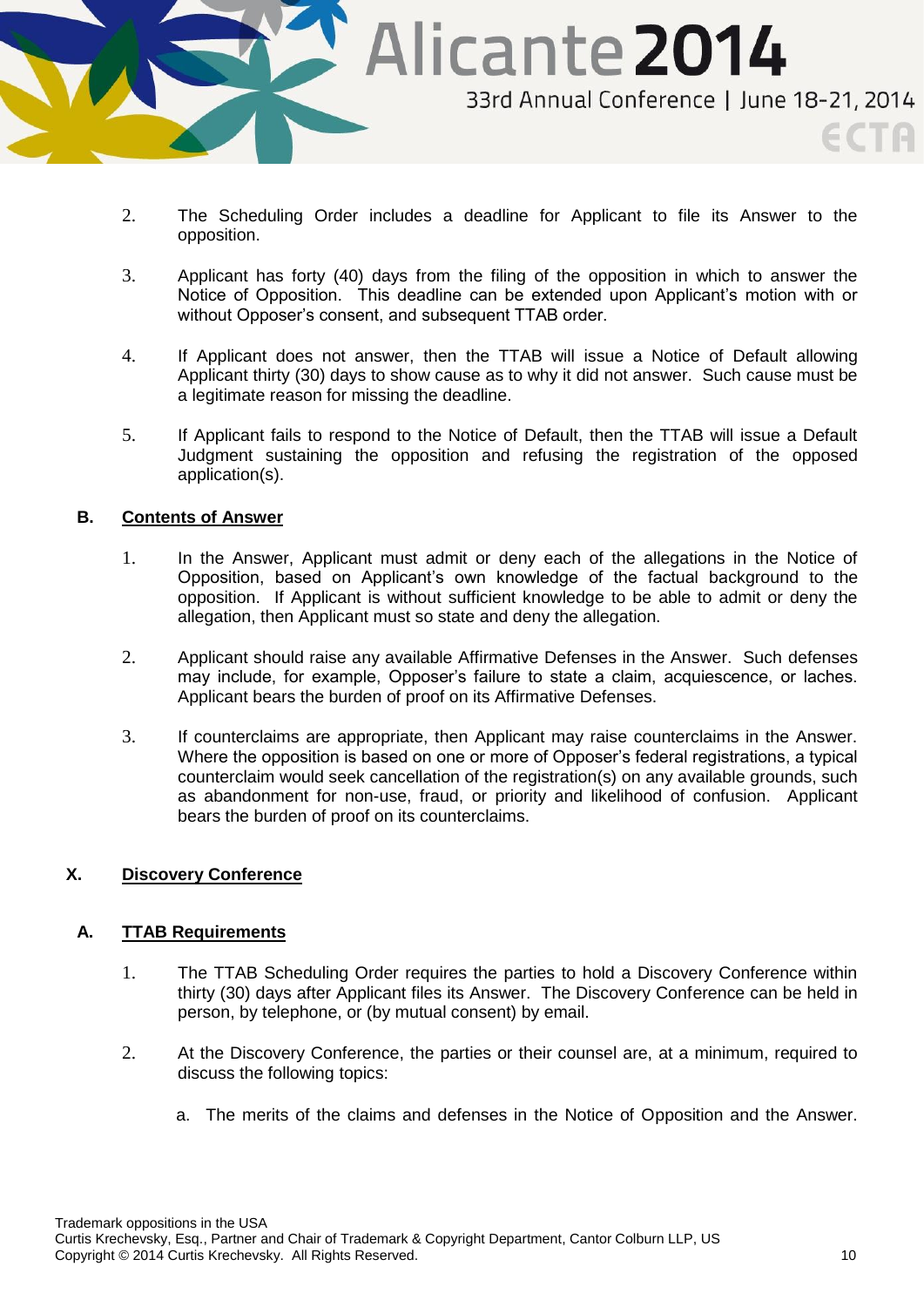

- b. The possibility of settling the opposition, or if settlement does not seem feasible at the time, the possibility of at least narrowing the scope of the claims or defenses.
- c. Any arrangements to expedite or limit disclosures, pre-trial discovery, and the introduction of evidence at trial.

### **B. TTAB Participation**

- 1. Either party can request TTAB participation in the Discovery Conference to help facilitate the conference.
- 2. A request for such TTAB participation must be made at least ten (10) days prior to the deadline to hold the conference.
- 3. The TTAB representative will facilitate the conference, address any fundamental misconceptions regarding trademark law, and help facilitate Accelerated Case Review ("ACR", discussed *infra*) should the parties agree to utilize that process.
- 4. TTAB participation is particularly helpful when Applicant is pro se or Applicant's counsel is not a knowledgeable or experienced trademark attorney.

### **C. Other Issues to Address in the Early Stage of the Opposition**

- 1. Protective Order for Sensitive Commercial Information and Trade Secrets: The TTAB automatically enters a standard Protective Order in the opposition whereby each party may designate confidential materials that may be withheld from the public view.
	- a. The Protective Order allows parties to designate and produce confidential materials during discovery and to submit such confidential materials to the TTAB in pleadings, briefs, and as exhibits by submitting redacted documents for public viewing and unredacted documents under seal for review by the TTAB. This mechanism allows the parties to rely on relevant but confidential material during the opposition proceeding.
	- b. The parties may agree to amend that Protective Order to tailor the Protective Order to the specific needs of the parties. Each party may, however, challenge another party's designation of documentation as confidential.
- 2. Service of Pleadings and Other Documents: If the parties agree, service of pleadings and other documents can be accomplished by electronic mail as opposed to regular mail, fax, or courier service. If service is made by U.S. First Class (regular) mail, then the receiving party has an additional five (5) days to respond beyond whatever the normal response period would be as provided in the Scheduling Order or TTAB rules. If service is via email, there is no additional time outside the response period.
- 3. Production of Documents and Other Evidence: The parties or their counsel should discuss how documents and other evidence will be produced, including the location of the production and whether production will occur electronically, on paper, or otherwise.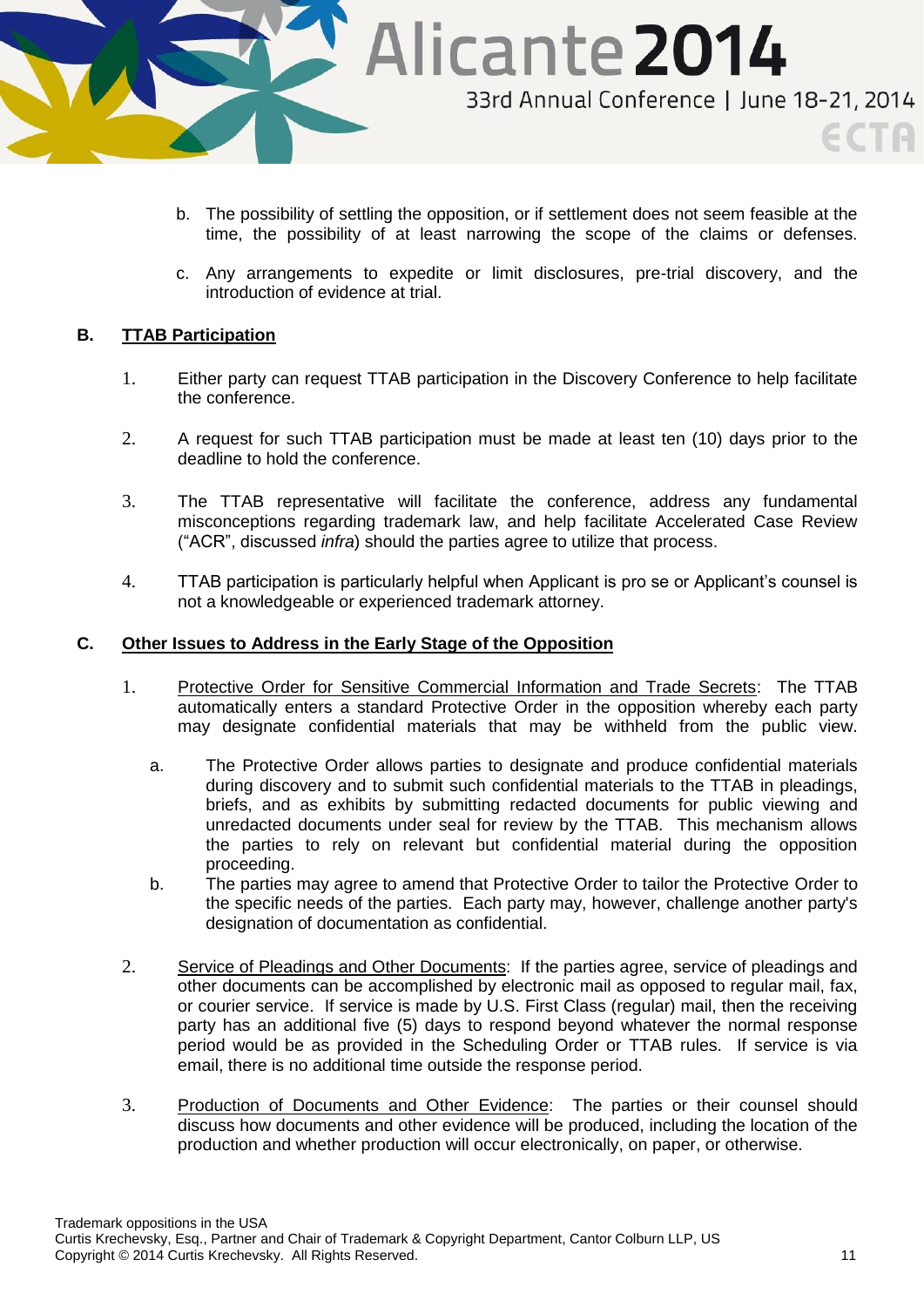

- 4. Protection of Attorney-Client Privilege: Counsel should discuss the creation of Privilege Logs, and whether documents dated after the Notice of Opposition was filed should be logged because such documents are presumably privileged.
- 5. Witness Deposition Procedures: Counsel should discuss any special concerns or issues related to witness depositions.

### **D. Settlement Strategy**

1. Once Opposer commits the time and resources to prepare and to file the Notice of Opposition, there is less incentive to contact Applicant with a compromise settlement proposal because the pressure is on Applicant to file an answer or be defaulted, and the parties are required to discuss settlement at the Discovery Conference. If Opposer waits to make a compromise settlement proposal until the Discovery Conference or in the normal and required course of the litigation, Opposer is less likely to appear weak or overly eager to settle.

### **XI. Pre-Trial Discovery**

### **A. What is "Discovery"?**

- 1. The term "discovery" refers to the U.S litigation procedure whereby the parties disclose to each other the witnesses and evidence that the parties intend to rely on in the opposition proceeding.
- 2. This disclosure is mandatory and a party who fails or refuses to comply with discovery can be severely sanctioned, up to and including having judgment entered against that party.
- 3. The typical TTAB Scheduling Order allows the parties six months to complete their discovery.
- 4. Discovery techniques vary, and can be both formal and informal. The TTAB rules provide for the following formal types of discovery techniques, all of which are discussed in more detail below:
	- a. Initial Disclosures: Early exchanges of information relevant to the opposition.
	- b. Interrogatories: Written questions concerning the issues and allegations in the opposition, given to the other party to be answered under oath.
	- c. Requests for Production: Written requests to the other party to produce documents and other evidence relevant to the issues and allegations in the opposition.
	- d. Requests to Admit: Written requests to the other party to admit or deny specific allegations relevant to the opposition.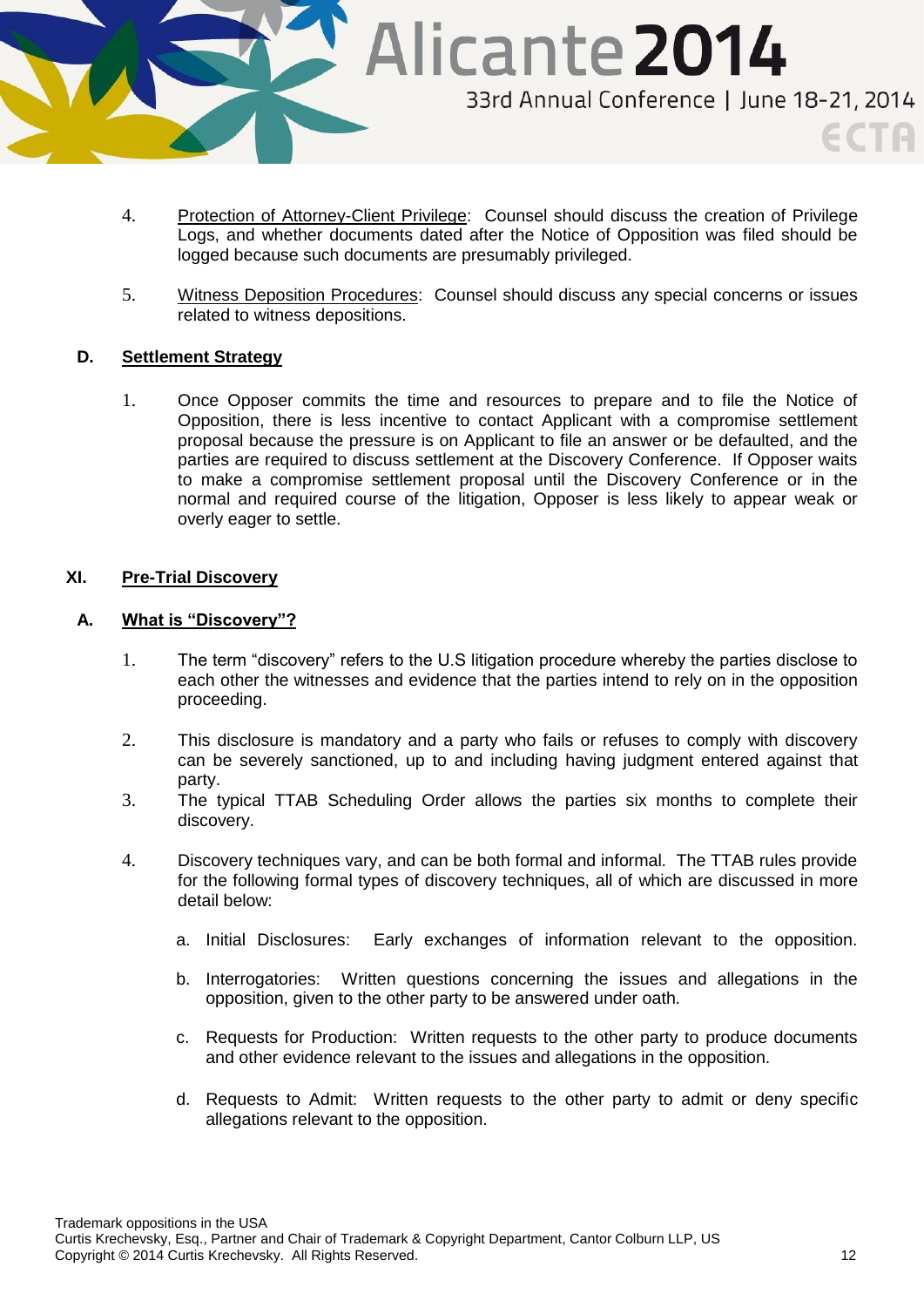

e. Witness Depositions: Live examination of a party's witnesses, by either that party's counsel or opposing counsel, recorded by a stenographer, about that party's knowledge of the facts and evidence relevant to the opposition.

# **B. Initial Disclosures**

- 1. A party's written discovery requests cannot be served until that party's Initial Disclosures are served. Service of Initial Disclosures and written discovery requests can be simultaneous.
- 2. In the Initial Disclosures, the parties need to disclose their respective witnesses who likely have discoverable information to support the parties' claims and defenses. Such information can include, for example, Opposer's and Applicant's use, advertising, marketing, promotion efforts, sales, fame, channels or trade and expansion into additional channels of trade, and targeted consumers regarding the parties' respective marks, and the likelihood of confusion and/or dilution that Applicant's mark will cause.
- 3. In the Initial Disclosures, the parties also need to list the categories of documents on which they intend to rely to support their claims and defenses.

#### **C. Other Discovery Techniques – Further Information**

- 1. Interrogatories: The TTAB rules allow the parties to propound up to seventy-five (75) interrogatories. The responding party must provide its written responses within thirty (30) days.
- 2. Requests for Production: The parties can make an unlimited number of requests for production of documents and evidence. Whether the requests are appropriate is governed by relevance.
- 3. The responding party must provide its written responses within thirty (30) days.
	- a. The document requests typically include requests for all electronic documents, as well as paper documents.
	- b. In some cases the parties will meet and confer regarding "electronic discovery" ("ediscovery" for short), and, specifically, what keywords the parties will use when searching for relevant and responsive electronic documents.
	- c. Because of the advent of electronic document storage and other data in electronic form, e-discovery and the production of electronic documents can become extremely time-consuming and expensive.
- 4. Requests for Admissions: The parties can make an unlimited number of requests for admission. The responding party must provide its written responses within thirty (30) days. If the responding party fails to respond, the requests are deemed admitted, cannot be challenged at trial, and may be used for all purposes in the opposition.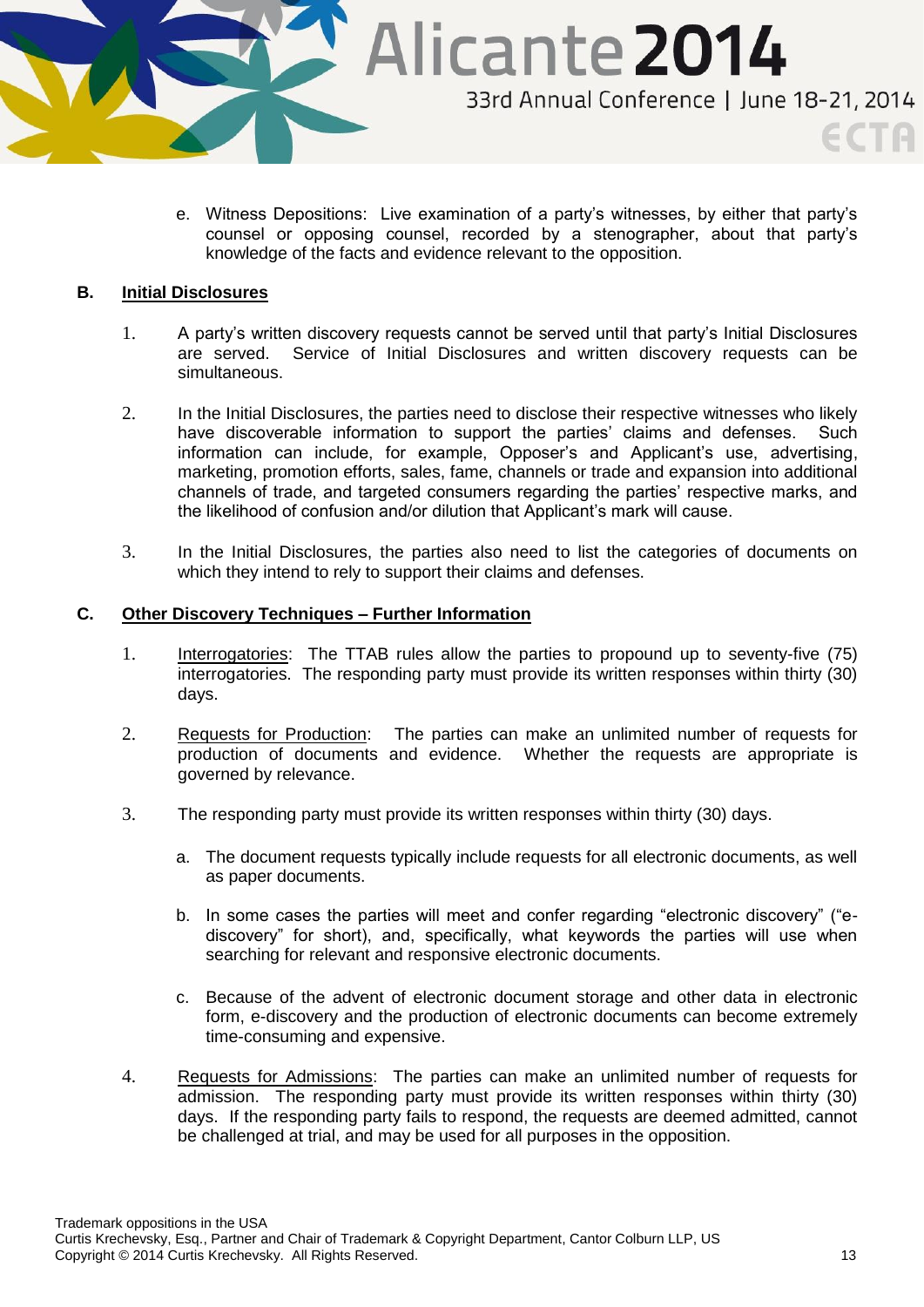

5. Witness Depositions: Depositions to obtain the oral testimony of witnesses are typically limited to one seven-hour day per witness. For a corporate party where it may be difficult for the opposing party to know the identity of the most knowledgeable witnesses, the opposing party may simply request that the corporate party make available the person or persons with the most knowledge of particular deposition topics.

### **D. Motions to Compel**

1. If a party fails to respond to written discovery, fails to appear for a deposition, or fails to answer one or more questions at a deposition, the requesting party can file with the TTAB a "Motion to Compel" seeking an order that certain discovery be produced. If the ordered party continues to withhold discovery, then the TTAB can issue sanctions, up to and including default judgment against that party.

### **E. Expert Witnesses**

- 1. Sometimes parties will engage expert witnesses to support a particular claim or defense. For example, expert witnesses are often involved where a party wishes to conduct and enter into evidence a consumer survey either supporting or refuting a likelihood of confusion between the respective marks of Opposer and Applicant.
- 2. Thirty (30) days prior to the close of discovery, expert witness reports are due. If a survey is contemplated, a party needs to decide early in the opposition proceeding whether or not it will retain an expert witness to allow the witness sufficient time to conduct the survey, analyze the information, and prepare a report.
- 3. Typically experts in opposition proceedings are retained to conduct a likelihood of confusion survey. If there is no evidence of actual confusion, then the next best evidence to actual confusion is survey evidence showing a likelihood of such confusion.
- 4. In addition to likelihood of confusion, experts can be retained to support other claims, such as a claim that a mark is famous, and/or to show a likelihood of dilution.

# **XII. Summary Judgment**

### **A. What is Summary Judgment?**

- 1. Summary judgment is a faster way for the parties to obtain an opposition decision. It requires a motion to the TTAB requesting a decision on the merits in the Movant's favor without the necessity of a full trial.
- 2. Movant must demonstrate the absence of any genuine dispute of material fact, and that Movant is entitled to judgment as a matter of law.
- 3. Because trademark oppositions are so fact-intensive and the facts are often in dispute, summary judgment is difficult to obtain at the TTAB.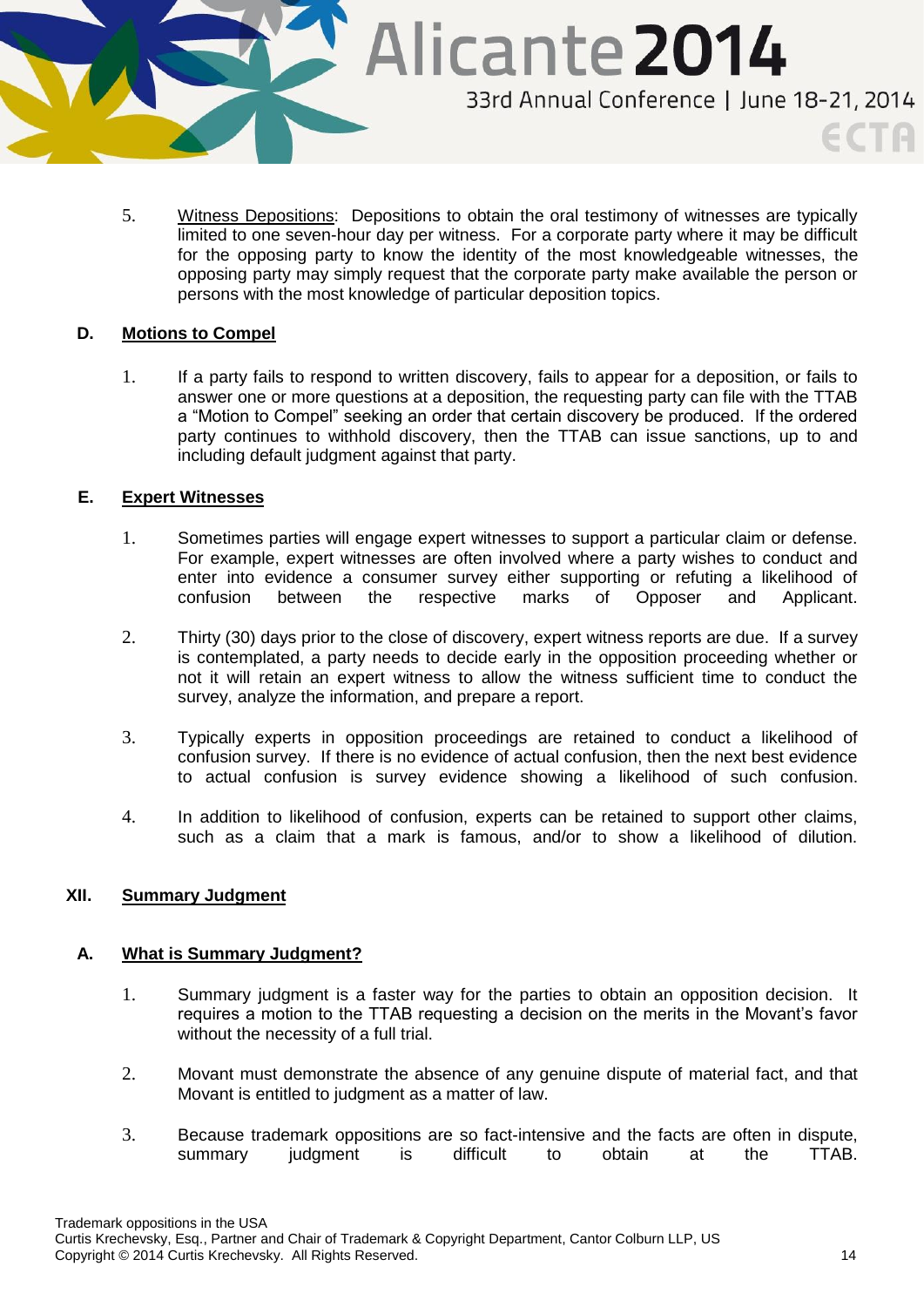

- 4. According to TTAB statistics, in Fiscal Year 2013, only 21 summary judgment motions were granted out of 153 summary judgment motion decided.
- 5. Summary judgment motions are expensive to prepare, file, and argue. Because of this expense and because it is so difficult to prevail on a summary judgment motion, the Movant should be as certain as possible that Movant has clear and undisputed facts and an uncomplicated legal argument as to why judgment should enter in Movant's favor.

### **B. When to File and When Not to File Summary Judgment Motions**

- 1. Claims most amenable to summary judgment include (a) issue or claim preclusion, and (b) genericness or descriptiveness.
- 2. Claims least amenable to summary judgment include (a) ownership disputes not based on contracts, (b) priority disputes, (c) likelihood of confusion claims where there are differences between the marks and/or goods, (d) dilution, and (e) fraud.

### **XIII. The Opposition "Trial" at the TTAB**

### **A. Witness Testimony and Documentary Evidence**

- 1. Each party must submit its Pretrial Disclosures fifteen (15) days before its trial period opens. The Pretrial Disclosures identify witnesses and documents that may be introduced at trial.
- 2. Opposer has the first thirty (30) day trial period to depose trial witnesses, submit the trial deposition transcripts to the TTAB, and to submit documents into evidence to the TTAB through Notices of Reliance.
- 3. Applicant then submits its Pretrial Disclosures, and has a thirty (30) trial period to take trial depositions and submit documents into evidence.
- 4. Opposer is then allowed a fifteen (15) day rebuttal period to address any issues raised by Applicant.

### **B. Introduction of Evidence**

- 1. During the testimony periods, a party may take a testimony deposition, on oral examination or written questions, and the written transcripts along with any exhibits introduced during the testimony deposition are then submitted to the TTAB.
- 2. A party may also submit a "Notice of Reliance" to the TTAB to introduce certain types of evidence, such as official records and printed publications. A Notice of Reliance is essentially a cover sheet for documentary materials sought to be introduced into evidence, and must include a description of the proffered materials and, in some instances, must indicate the relevance of those materials to the case.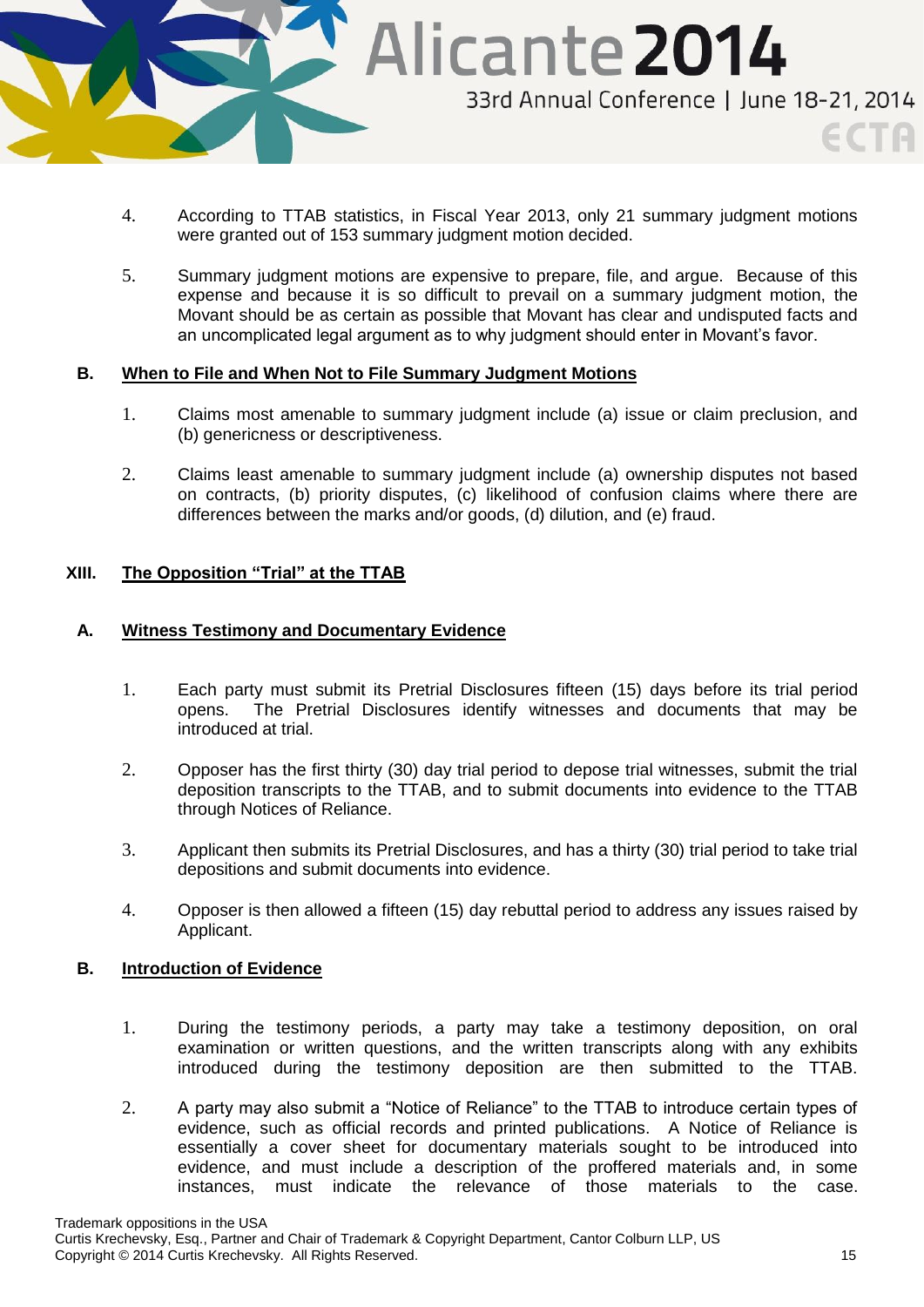

# **C. Trial Briefs**

- 1. After the close of the rebuttal period, Opposer has two months to prepares and file its main trial brief summarizing the witness testimony, the documentary evidence, and the legal authority in support of Opposer's position.
- 2. Applicant then has thirty (30) days to prepare and file its trial brief.
- 3. Opposer then has thirty (30) days to prepare and file its rebuttal trial brief.

# **D. Oral Argument**

- 1. Either or both of the parties can request oral argument. Such a request must be filed with the TTAB within ten days after the due date for the filing of the Opposer's reply brief.
- 2. If either party files a timely request for an oral argument, the TTAB will schedule a hearing. If neither party requests a hearing, the opposition is decided on the evidence and testimony made of record during the trial phase.
- 3. The hearing normally lasts for one hour, with each party having 30 minutes to present their side (Opposer can reserve some of its time for rebuttal). This is an opportunity for each party to summarize its factual and legal position, emphasize its strongest arguments, refute the other party's arguments, and to respond to any questions from the TTAB panel. If a party believes that it needs more than 30 minutes for its argument, the party may file a request with the TTAB for a longer time, which if granted, will also be made available to the other party.
- 4. Normally the panel consists of three administrative trademark judges, although "augmented" panels of more than three judges can be designated by the USPTO Director or the TTAB to hear a particular case.
- 5. While hearings often occur with representatives of both parties physically present in the same room as the TTAB panel, the hearings can take place via videoconference with one or both parties. The TTAB is occasionally willing to hold hearings outside of the TTAB's offices at the USPTO in Alexandria, Virginia, but most hearings take place at the TTAB's offices.

### **XIV. Appeal of TTAB Decisions**

### **A. Request for Rehearing, Reconsideration, or Modification of Decision**

- 1. A party dissatisfied with a TTAB opposition decision may file with the TTAB a request for rehearing, reconsideration, or modification of that decision. The request must be filed within one month from the date of the decision.
- 2. The other party can respond to the request within 15 days of the date of service of the request (20 days if service is by first-class U.S. mail or courier service).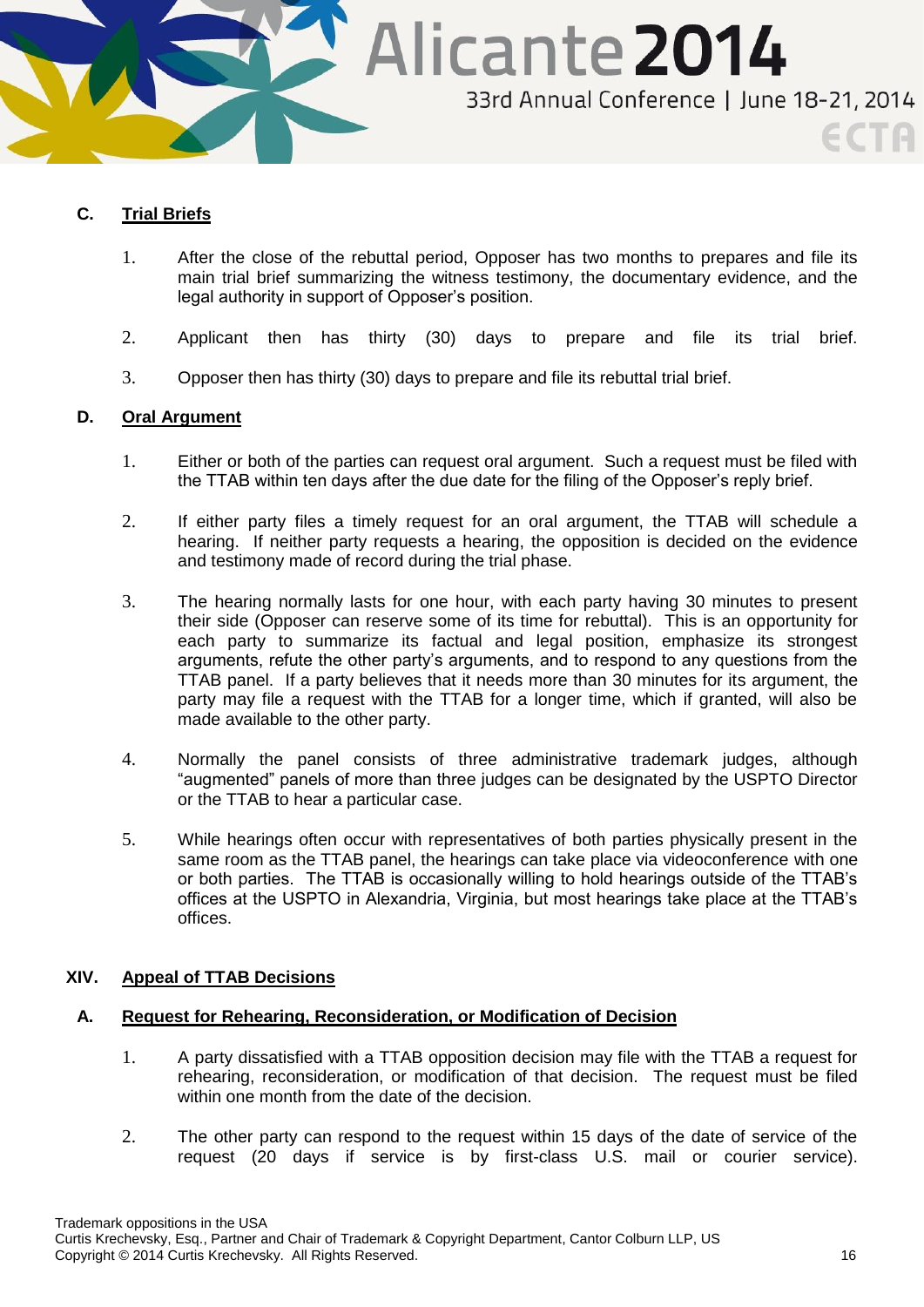

- 3. The TTAB in its discretion may permit the original requester to file a reply brief if the other party files a responsive brief. The same time periods apply as for the responsive brief.
- 4. However, such requests are rarely granted by the TTAB.

# **B. Availability of Appeal**

- 1. Any party who is dissatisfied with a TTAB opposition decision may seek relief via an appeal.
- 2. The deadline for filing an appeal is within two months of the date of the opposition decision.

# **C. Where to File the Appeal**

- 1. An appeal can be made to either (a) the United States Court of Appeals for the Federal Circuit; or (b) a United States district court (trial court). However, where a party has filed a notice of appeal to the Federal Circuit, the adversary, within 20 days, may file with the Commissioner for Trademarks a notice electing to proceed with a civil action in a United States district court, in which event the parties are required to proceed with the civil action.
- 2. Unlike in a Federal Circuit appeal, if a party appeals to a United States district court, the parties may assert new claims, e.g. trademark infringement, and submit additional evidence in a civil action seeking review of a TTAB decision.
- 3. Regardless of which appeal option is selected, the TTAB's factual findings in the opposition generally will be upheld unless they are found to be unsupported by substantial evidence.

### **XV. Accelerated Case Resolution ("ACR")**

### **A. What is ACR?**

- 1. ACR is an alternative to a traditional TTAB opposition proceeding.
- 2. To utilize the TTAB ACR procedure, both parties must agree.
- 3. In ACR, the parties agree to arrangements and limitations regarding disclosures, discovery, and/or the introduction of evidence that tend to reduce or relax the discovery or evidentiary requirements under normal TTAB rules and procedures.
- 4. The discovery process and introduction of evidence to prove the case is therefore simpler, and the length of time spent litigating the case is shorter (with some phases eliminated), reducing the costs for both parties. For example, the parties could agree to limit the number of interrogatories to 10 instead of the 75 normally permitted under the TTAB rules.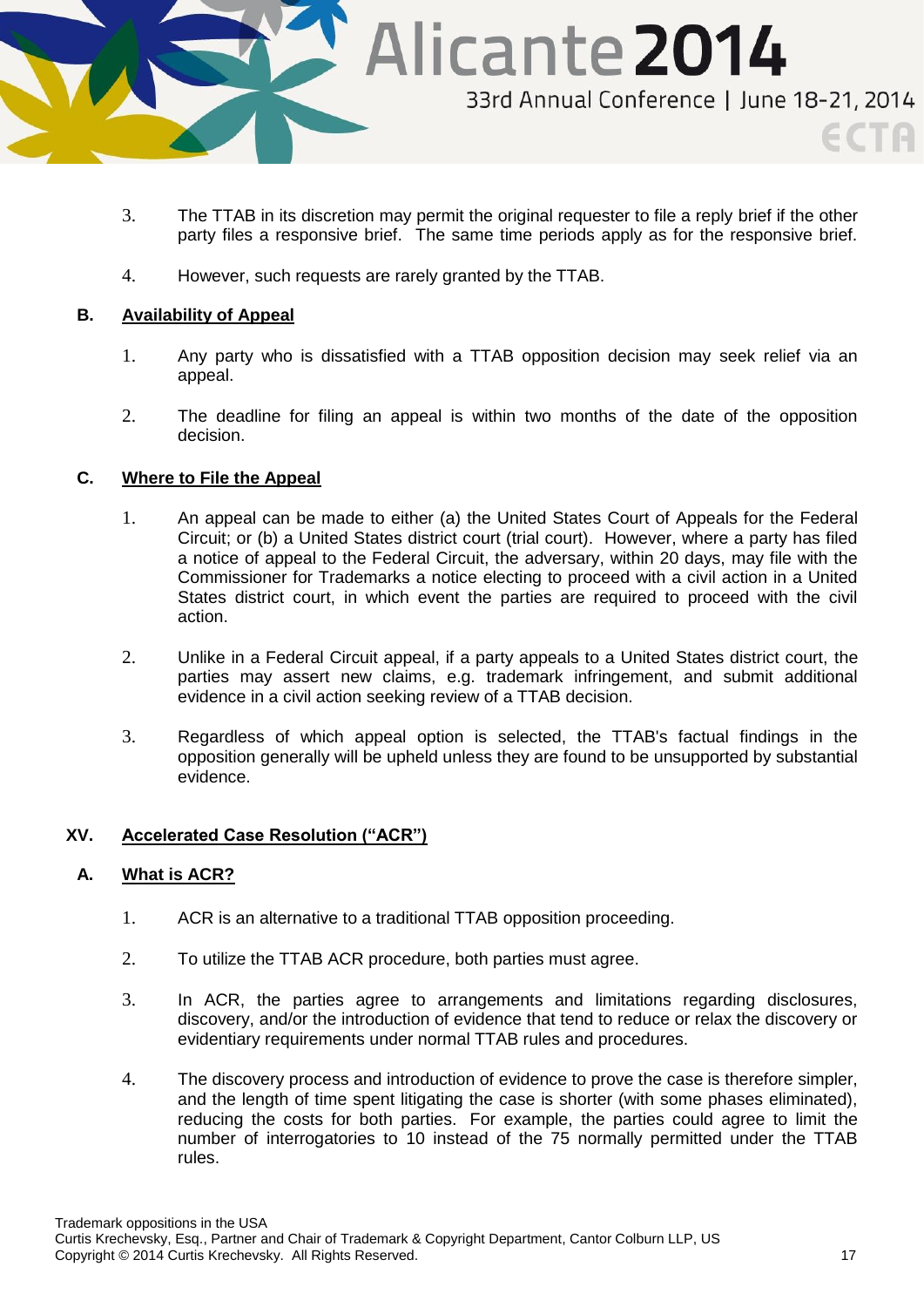

5. If the parties agree to ACR, the TTAB will issue its decision within fifty (50) days of the final ACR brief being filed. This is a substantially shorter time to receive a decision than in a normal opposition.

### **B. What Types of Cases Are Appropriate for ACR?**

1. The most appropriate cases for ACR are those in which one or more of the following circumstances apply: (a) little discovery is necessary; (b) parties are able to stipulate to many facts; (c) each party expects to rely on the testimony of one or two witnesses and the overall record will not be extensive; (d) parties are prepared to make summary judgment submissions with exhibits and are prepared to stipulate that the TTAB panel deciding the case can resolve any lingering genuine disputes as to material facts; or (e) parties are prepared to stipulate to the admissibility of most of the record, and will merely reserve the right to object in trial briefs on the grounds of relevancy or the appropriate weight to be given to particular items of evidence.

# **C. When and How To Use ACR**

- 1. ACR can be selected at almost anytime in the opposition proceeding. However, to maximize the benefit of reduced time and cost, it is best to select ACR at the beginning of the opposition proceeding.
- 2. The parties can implement ACR in many ways, including (a) agree to the terms of ACR and file a stipulation with the TTAB, (b) call the TTAB staff attorney assigned to the opposition proceeding, or (c) discuss with the TTAB representative if the TTAB is participating in the Discovery Conference.

# **XVI. Opposition Costs**

### **A. Fully-Litigated Opposition to a Decision on the Merits**

- 1. As noted previously, although some of the pre-trial and trial procedures differ from those in a trial court, the typical costs are quite similar to federal court litigation.
- 2. It will likely cost each side at least several hundred thousand U.S. Dollars to fully litigate an opposition proceeding to a decision on the merits.
- 3. Note, however, that according to TTAB statistics, approximately two-thirds of opposition proceedings are resolved before the answer is filed.

### **B. Cost Variables**

- 1. Generally speaking, the actual cost of an opposition proceeding depends on how aggressively Applicant defends the opposition, how much discovery is taken, how many pre-trial motions are filed, and whether or not expert witnesses are retained.
- 2. Discovery requests to the other party, including interrogatories, requests for production of documents, and requests for admissions, can be prepared for a reasonable cost.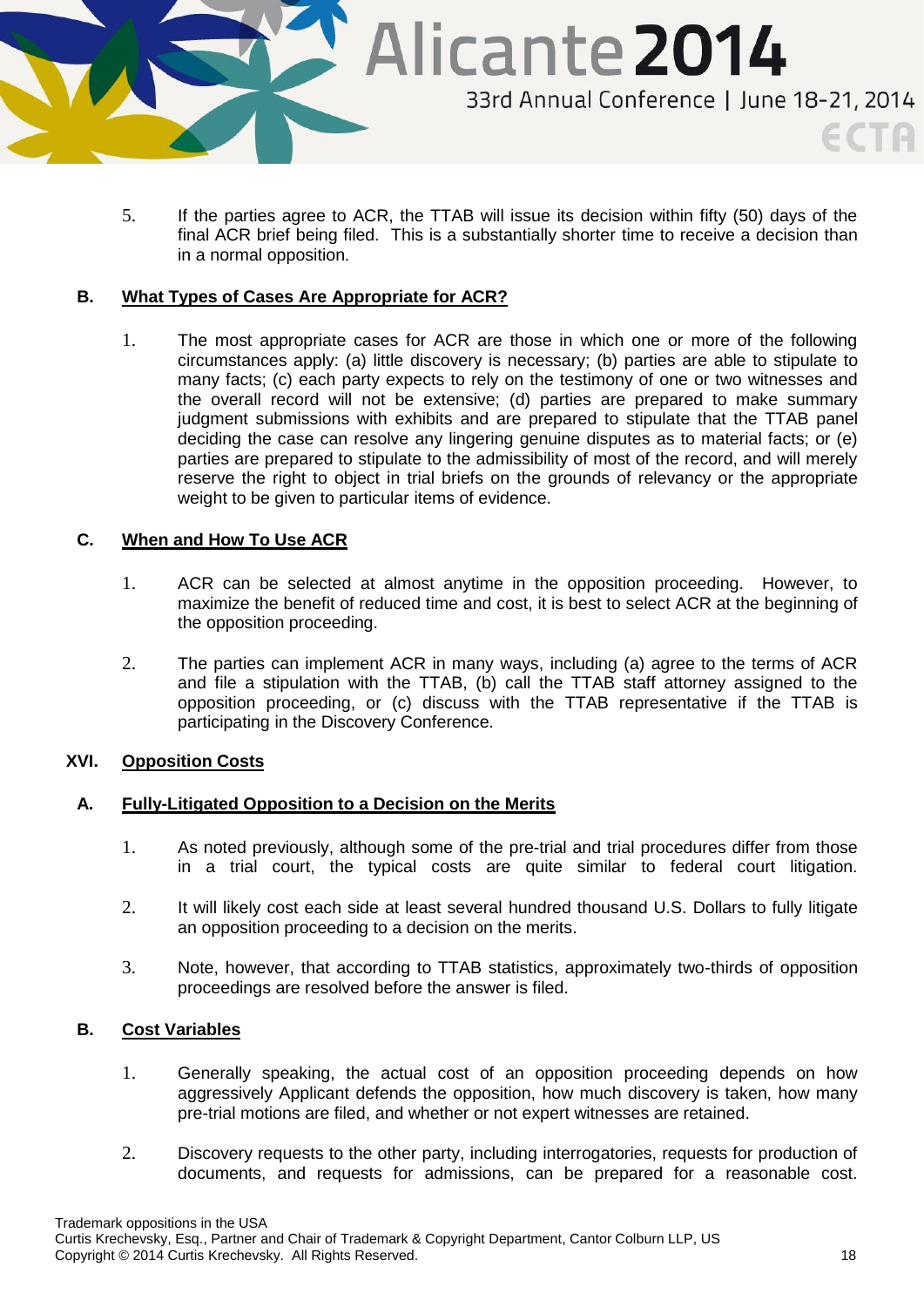

However, responding to discovery requests can be quite expensive, especially if there are a significant number of requests. In addition, when responding to each request, appropriate objections need to be raised, information and documents need to be gathered from the client, and the client needs to review counsel's draft responses. Documents need to be reviewed for possible protection under the attorney-client privilege and/or the "attorney work product" doctrine, with privileged documents withheld from production and logged on a "privilege log" to produce to the other side, and for confidentiality, with each document appropriately designated according to the TTAB Protective Order. If Opposer has been using the asserted mark for decades, if the Opposer is trying to assert unregistered common law rights, or if the Opposer is trying to claim its marks are famous, then the Opposer will likely have to produce a significant number of documents.

- 3. Counsel taking a deposition will need to review documents in advance, confer with the client on deposition strategy, and prepare questions for the deposition, and then likely travel to the deposition location to take the deposition. Counsel defending the deposition will also need to review documents in advance, prepare the witness, travel to the deposition location, and attend the deposition to protect the witness and lodge appropriate objections on the record. Each deposition can easily cost between US\$5,000 and US\$10,000. Therefore, if multiple depositions are taken during discovery, the discovery costs can mount up quickly over a short period of time.
- 4. Motions can be filed for various reasons throughout the opposition proceeding, including motions to compel discovery responses, to challenge evidence, or to assert objections. Individual minor motions typically cost US\$5,000 – US\$10,000 to prepare. However, more substantive motions, such as motions for summary judgment, can cost US\$25,000 – US\$50,000 or more.
- 5. An expert survey regarding issues such as fame, likelihood of confusion, or likelihood of dilution can cost US\$75,000 – US\$125,000 or more, including the conducting of the survey, analysis of the data, preparation of the expert witness report, and a subsequent deposition of the expert witness.
- 6. Depending on the number of trial witnesses and the amount of evidence to submit, testimony and briefing for trial can cost in the range of US\$50,000 – US\$150,000 or more.

# **C. Typical Costs**

- 1. Using the cost ranges discuss above, a typical fully-litigated opposition proceeding to a decision on the merits, and without expert witnesses, can cost US\$100,000 – US\$325,000. Including expert witnesses substantially increases this cost range.
- 2. An opposition proceeding litigated pursuant to the ACR process can reduce the expense by approximately one-half (50%) of the typical cost of a fully-litigated opposition.